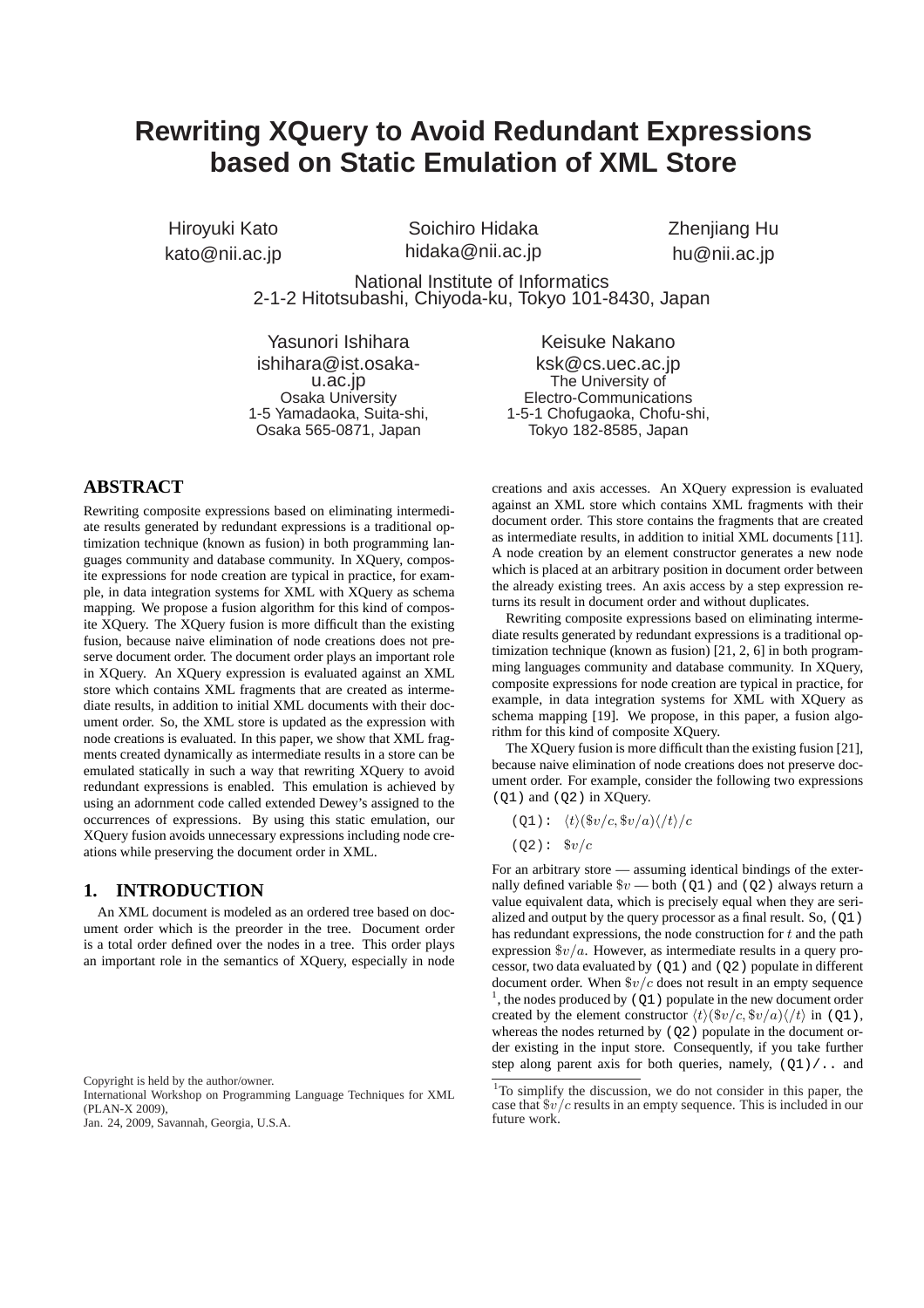

**Figure 1: Node creation in the document order**

 $(Q2)/...$ , now it is easy to see the differences as intermediates since the former results in a node created by the *t* element, whereas the latter results in a sequence of nodes bound to \$*v*. Therefore, eliminating redundant expressions including node construction and preserving document order are conflicting requirements. The purpose of our work is to meet these two conflicting requirements.

In XQuery, node construction is one source of non-determinism. Although expressions that contain element constructors are nondeterministic with respect to document order, (1) a node generated by an element constructor is placed at the first position of the document order defined by the element constructor, (2) nodes in a sequence generated by expressions occurring inside the element constructor are copied deeply and placed following the node in (1) above with preserving the order in the sequence. This property enables us to emulate newly created document order, statically.

In this paper, we show that XML fragments created dynamically as intermediate results in a store can be emulated statically in such a way that rewriting XQuery to avoid redundant expressions is enabled. This emulation is achieved by using an adornment code called the extended Dewey's assigned to the occurrences of expressions. The Dewey encoding has been used in index structure for XML documents [15, 20]. We have extended the Dewey code to be suitable for the semantics of XQuery, especially for forexpressions. Note that no schema information is required in doing this rewriting.

Our main contributions can be summarized as follows.

- *•* We show that a static emulation of XML store can be achieved by using an extended Dewey code, which preserves the document order in terms of expressions.
- *•* By using this static emulation, we propose an XQuery fusion so that unnecessary element constructions are avoided while preserving the document order in XML.
- *•* We have implemented our XQuery fusion in Objective Caml with about 4,600 loc, and all the examples in this paper have been passed by the system.

This paper is organized as follows. After explaining our static emulation of store in Section 2, we show how fusion transformation can be correctly performed by partial evaluation of expression based on three fusion rules in Section 3. We discuss implementation issues in Section 4, and related work in Section 5. We conclude the paper in Section 6.

# **2. STATIC EMULATION OF STORE**

Figure 1 shows the treatment of newly created nodes by an element constructor relative to existing nodes in the store. An element constructor that is depicted in the upper center part of the figure produces tree structure just below the expression (B) within which nodes are given order in one-dimensional document order axis. For example, if the topmost node named "a" is given order x, then its first child node named "b" is given order that is strictly greater than x, say, x+1, which is also strictly less than the order given to its children named "c" and "d". These ordering is guaranteed to be consistent between elements created in a common element constructor.

On the other hand, order between nodes that are separately created by different element constructors in a query is implementation dependent. For example, consider the following expression (Q3) in XQuery.

# $(Q3): (\langle h \rangle \langle i / \rangle \langle h \rangle, \langle j \rangle \langle k / \rangle \langle j \rangle)$

In this query, the document order between the tree with root node named "h" and the one with root node named "j" is implementation dependent. So, no one can decide the order of these two nodes by static analysis. In addition, the document order between the existing nodes – like A and C in the figure – and a newly created node is also implementation dependent, thus static analysis can not decide this order either. However, overlap along document order axis never happens between these nodes. Extended Dewey order defined in this section is designed to respect all these properties, namely, (a) no order is predefined statically across nodes that are separately created in different element constructors in a query, (b) preorder is defined between nodes inside an element constructor, (c) orders given to elements that belong to different roots of trees are pair-wise disjoint.

XML store is used in the semantics of XQuery  $[11]$ <sup>2</sup> while our algorithm is based on a static analysis. In this section we show that a static emulation of XML store can be achieved by using an extended Dewey order, which preserves the document order in terms of expressions.

## **2.1 Simple XML Store using Dewey Order**

Dewey Order encoding of XML nodes is a lossless representation of a position in document order [15, 20]. In Dewey Order, each node is represented by a path from a root using "*.*", which is depicted by *D* in Figure 2: (1) a root is encoded by  $r \in S$  where *S* is a countably infinite set of special codes; (2) when a node *a* is the *n*-th child of a node *b*, the Dewey code of *a*,  $did(a)$ , is  $did(b).n$ . Note that  $\epsilon$  in Figure 2 is used for a termination, so every Dewey code ends with *ϵ*.

|  |                        | D ::= $r X$ where $r \in S$ , S is a set of special codes. |
|--|------------------------|------------------------------------------------------------|
|  | $X$ ::= $\epsilon   B$ |                                                            |

*B* ::= *n X* where  $n \in \mathcal{I}, \mathcal{I}$  is a set of integers.

#### **Figure 2: Pure Dewey code**

Using Dewey encoding, sorting and duplicate elimination in document order can be achieved by a straightforward way. Now, simple XML store, in which nodes are restricted to element nodes other nodes such as attributes are disregarded here — is defined by an ordered tree representation using Dewey codes instead of nodes and edges in [11]. We assume a set of names  $N$  used for element

<sup>2</sup>The semantics of XQuery is formally given by [22]. However, due to not being self contained[17] and to simplify the discussion, we refer [11] instead.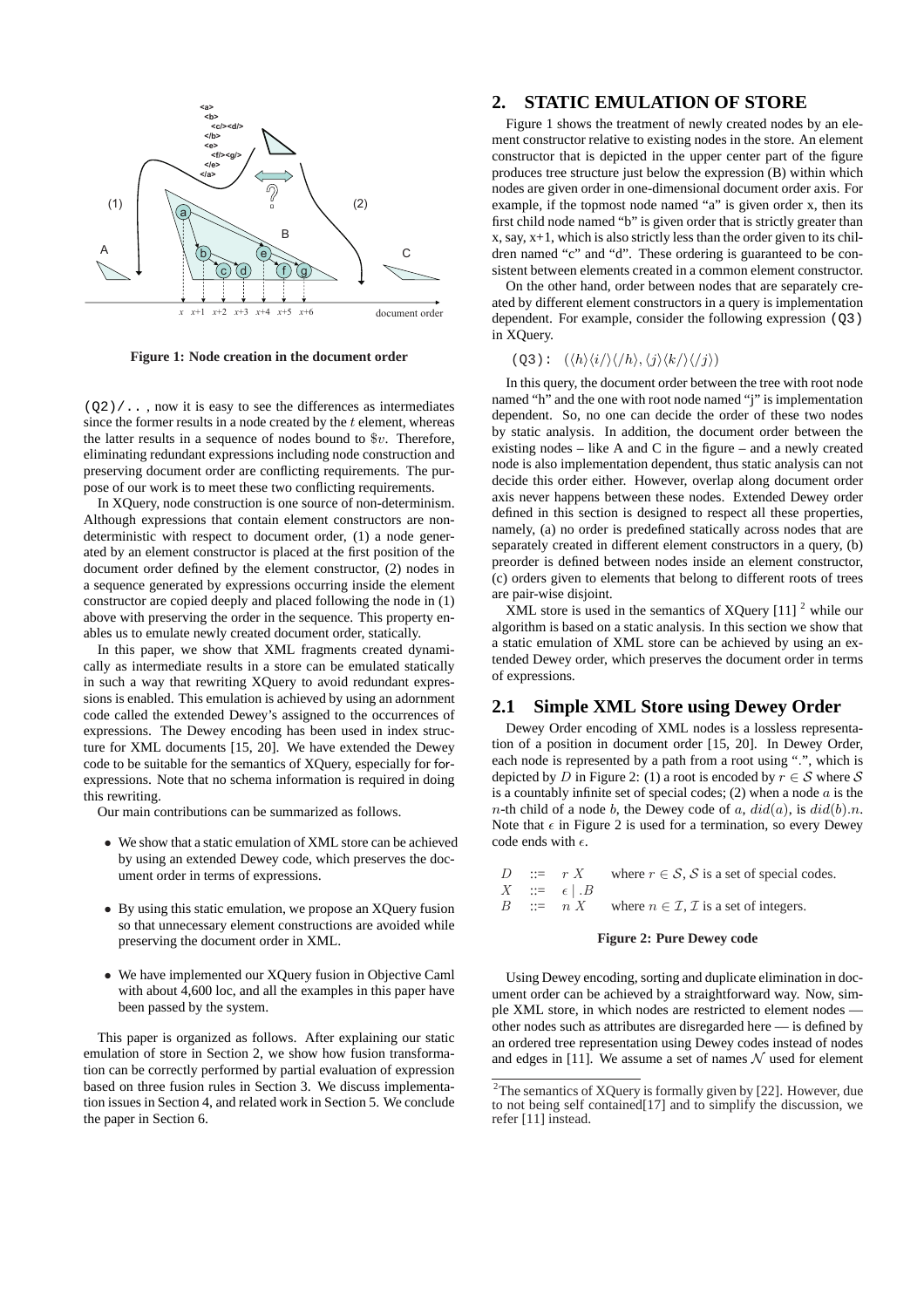

**Figure 3:** An input document source.xml,  $SSt_0$  and output **store by (Q4).**

names and a countably infinite set of Dewey Code *D*, which is depicted by *D* in Figure 2.

DEFINITION 2.1 (Simple XML Store). *A simple XML store is a 3-tuple*  $SSt = (D, \lt, \nu)$  where

- *• D is a finite subset of D;*
- *• < is a strict partial order on D;*
- $\nu : D \mapsto \mathcal{N}$  *maps the Dewey codes to their node name.*

Both the strict partial order  $\lt$  and the equality  $=$  on  $\mathcal D$  are straightforward.

Evaluating an element constructor against an input simple store will add a tree into the input store. Consider the following XQuery expression  $(Q4)$  when given the input document source.xml shown in Figure 3.

$$
(Q4):
$$
 let  $\$v := doc("source.xml")/sreturn `< code=""> $\$v/c, \$v/a$ <>`$ 

For an initial store  $SSt_0 = (D_0, \langle, \nu_0 \rangle)$  where,

- *•*  $D_0 = \{r_0, r_0.1, r_0.1.1, r_0.1.2, r_0.2, r_0.3\}$  where  $r_0 \in \mathcal{S}$ ;
- $\bullet \nu_0(r_0) = \mathbf{s}, \nu_0(r_0,1) = \mathbf{a}, \nu_0(r_0,1,1) = \nu_0(r_0,1,2) = \mathbf{b}$  $\nu_0(r_0.2) = \nu_0(r_0.3) = c$  where  $\{s, a, c\} \subset \mathcal{N}$ ,

evaluating (Q4) updates  $SSt_0$  into  $SSt_2(D_2, <, \nu_2)$  where,

- *• D*<sup>2</sup> = *D*<sup>0</sup> *∪ {r*1*, r*1*.*1*, r*1*.*2*, r*1*.*3*, r*1*.*3*.*1*, r*1*.*3*.*2*}* where  $r_1 \in S \wedge r_1 \neq r_0$
- $\bullet \nu_2 = \nu_0 + \{r_1 \mapsto t, r_1.1 \mapsto c, r_1.2 \mapsto c,$  $r_1 \cdot 3 \mapsto a, r_1 \cdot 3 \cdot 1 \mapsto b, r_1 \cdot 3 \cdot 2 \mapsto b$ where  $t \in \mathcal{N}$

This updating is achieved by the following steps in a recursive way for nested element constructors.

- (i) Generate a new root code  $r \in S$  for an element constructor.
- (ii) Reassign Dewey codes for values produced by evaluated expressions occurring inside the element constructor.

*Axis Access in Store.* We will see how a sorting and duplicate elimination in document order is performed using illustrative examples step by step. Consider the following expression (Q5).

$$
(Q5):
$$
 let  $\xi u := (Q3)$   
return  $(\xi u/a, \xi u/c, \xi u/a)$ 

Since (Q4) returns a node encoded by  $r_1$ , child nodes of  $r_1$ in  $SSt_2$  are  $r_1.1$ ,  $r_1.2$  and  $r_1.3$ . Among these nodes  $r_1.3$  is the only node which is mapped to a by *ν*2. So, \$u/a in (Q5) returns  $r_1$ .3. Likewise, ( $\circ$ 5) returns a sequence of nodes  $r_1$ .3  $r_1$ .1  $r_1$ .2 and  $r_1 \cdot 3$  in this order. So, the serialized data ( $\circ$ 5) returns is as follows;

<a><b/><b/></a>,<c/>,<c/>,<a><b/><b/></a>

Now consider the following expression (Q6)

 $(06): (04)/self::*$ 

Since the semantics of axis access "/" requires the sorting and duplicate elimination in document order, (Q6) returns a sequence of nodes  $r_1 \cdot 1$   $r_1 \cdot 2$  and  $r_1 \cdot 3$  in this order. So, the serialized data (Q6) returns is as follows;

 $, $, $$  $$  $$  $$  $$  $$$$ 

Note that once the data is serialized, the information about document order associated with nodes is lost.

### **2.2 Emulating Simple Store**

In this subsection, we will show that static emulation of newly created XML fragments in simple store is achieved by using the extended Dewey Order encoding of expressions. The purpose of this encoding is to allow operation like sorting, axis access and duplicate elimination on expression rather than on the dynamic store.

When expressions contain element constructors, the semantics of XQuery requires; (1) a node generated by an element constructor is placed at the first position of the document order defined by the element constructor, (2) nodes in a sequence generated by expressions occurring inside the element constructor are copied deeply and placed following the node in (1) above with preserving the order in the sequence[11]. This requirement leads to the following properties. Note that for an expression  $e$  we use  $\llbracket e \rrbracket$  for Dewey Order encoding of evaluated data against an arbitrary store (*D, <, ν*).

PROPERTY 2.2. *For an element constructor,*  $\langle en \rangle e \langle \langle en \rangle$ *, where en is an element name and e is an expression,*

- *(i)*  $\llbracket \langle en \rangle e \langle \langle en \rangle \rrbracket = r$  *where*  $r \in S \land r \notin D$
- *(ii)*  $\forall d \in \llbracket e \rrbracket, d = \llbracket \langle \langle e \rangle, e \rangle, e \rangle, e \rangle, e \rangle$  *n*<sup>3</sup> where *n* is an integer.

$$
\begin{aligned}\n\text{(iii) when } e \text{ is a sequence constructor } (e_1, e_2), \\
\forall d_1 \in [\![e_1]\!] \forall d_2 \in [\![e_2]\!], d_1 < d_2\n\end{aligned}
$$

Figure 4 shows this property using concrete examples. This property enables us to statically emulate newly created XML fragments — created by element constructors — in simple store. This emulation is achieved by Dewey encoding of expressions which exploits PROPERTY 2.2. For an element constructor,  $\langle t \rangle$  sv/c,  $\langle v \rangle$   $\langle v \rangle$   $\langle v \rangle$   $\langle v \rangle$  as in (01) as a subexpression, the Dewey encoding of the expression results in

$$
(\langle t \rangle (\$v/c)^{r.1}, (\$v/a)^{r.2} \langle /t \rangle)^r
$$

where  $e^d$  denotes that  $d$  is the Dewey encoding of the expression  $e$ , and we will define this as "annotated XQuery expressions" in the next section.

Now, consider (Q1) again. Since the element constructor is encoded by *r*, child axis of *r* in this expression are  $(\frac{6}{v/c})^{r.1}$  and

<sup>3</sup>We use *∈* for sequence containment. And we treat an item identically to a sequence containing only that item as in the semantics of XQuery.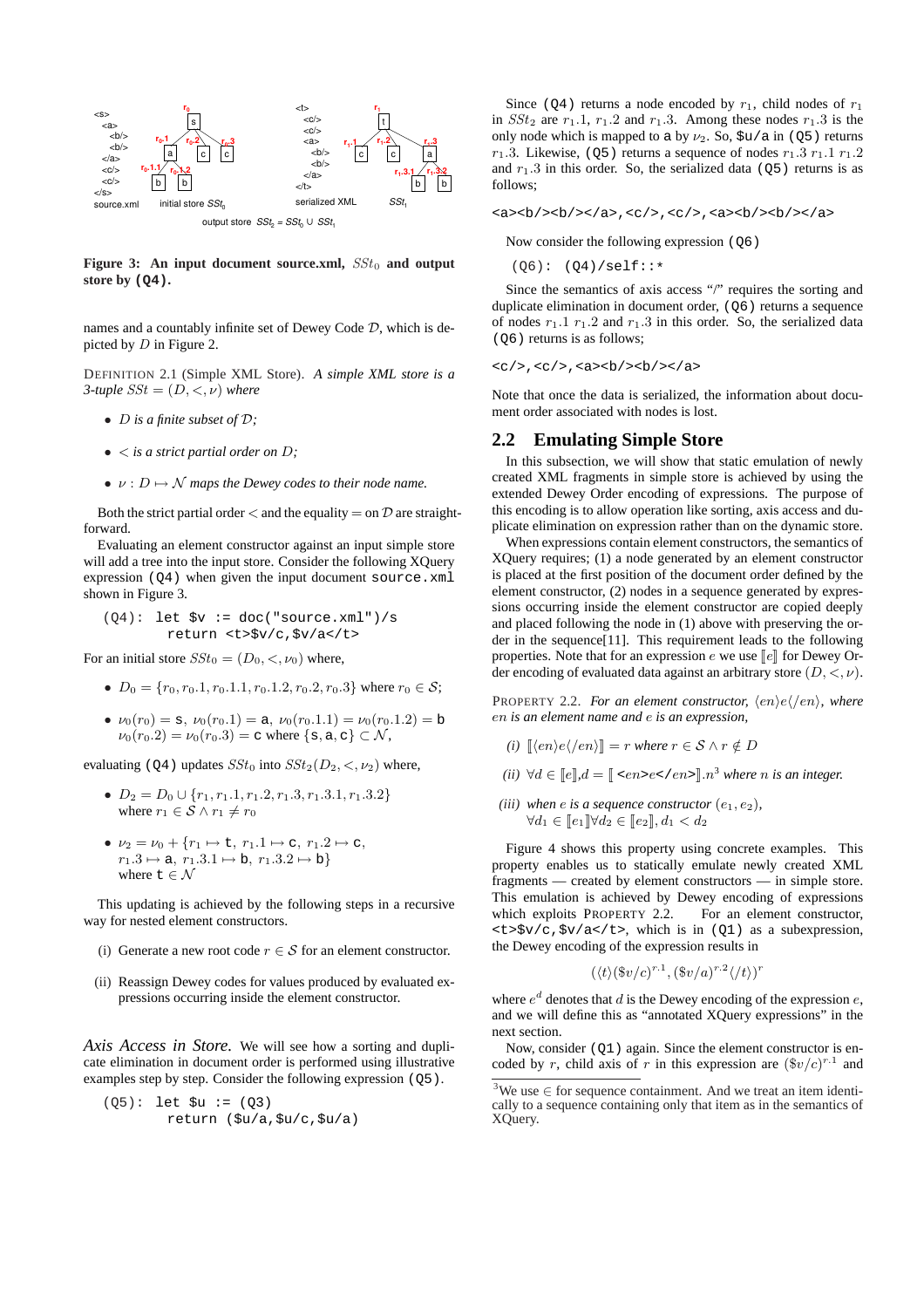

#### **Figure 4: A simple example for the document order in element creations**

 $(\$v/a)^{r.2}$ . Among these expressions  $(\$v/c)^{r.1}$  is the only expression which generates *c* elements. So, we can get (\$*v/c*) as a rewritten result. This manipulation is done by using PROPERTY 2.2. For (Q1)/.., we can get  $\langle t \rangle \$ r/c,  $\frac{f}{f}$  $\langle t \rangle$  by using Dewey encoding of the \$*v/c*, namely, *r.*1.

In this paper, as will be seen in next section we extend Dewey code and its order by introducing new delimiter "#" to be suitable for the semantics of "for" expressions in XQuery. From now on to the end of this section, we will see the property of the "for" expressions occurring inside element constructors and describe the role of the new delimiter "#". Figure 4 shows such a property of the "for" expression (Q7), bellow.

$$
(Q7): \langle a \rangle
$$
 for  $\$u$  in  $e_b$  return  $(\$v/c, \$v/d)\langle/a \rangle$ 

For the expressions  $(Q7)/d$  and  $(Q7)/c$  we can get easily the *value equivalent* expressions (Q8) and (Q9), respectively by using PROPERTY 2.2.

( $Q8$ ): for  $\&u$  in  $e<sub>b</sub>$  return  $\&v/d$ 

 $(Q9)$ : for  $\&u$  in  $e_b$  return  $\&v/c$ 

Then, consider the following expression ( $Q10$ ).

(Q10): (((Q8))*,* ((Q9)))*/* self :: *∗*

As described in the previous subsection, since axis access by "/" requires the sorting and duplicate elimination in document order, the correct transformation of  $(Q10)$  should result in  $(Q11)$ , in which two "for" exrpessions ( $\circ$ 8) and ( $\circ$ 9) are merged according to sort expressions appeared in the "return" expression.

(Q11): for  $\mathcal{F}_u$  in  $e_b$  return  $(\mathcal{F}_v/c, \mathcal{F}_v/d)$ 

The order of expressions occurring in the "return" expressions is represented by delimiter "#". So, by encoding (Q7) to

$$
(\langle a \rangle \text{(for $\$u$ in } e_b \text{ return } (\$v/c, \$v/d)\text{)}^{r.1\#[1,2]} \langle /a \rangle \text{)}^r
$$

and encoding  $(Q8)$  and  $(Q9)$  to

(for 
$$
\$u
$$
 in  $e_b$  return  $\$v/d\right)^{r.1\#2}$ 

and

(for 
$$
\$u
$$
 in  $e_b$  return  $\$v/c\right)^{r.1\#1}$ 

respectively, we can get (Q11). To achieve sorting on subse-

|  |                                                    | constants                 |
|--|----------------------------------------------------|---------------------------|
|  | \$v                                                | variables                 |
|  | (e, e, , e)                                        | sequence constructions    |
|  | $e/\alpha$ ::en                                    | location step expressions |
|  | for $v$ in $e$ return $e$                          | for-exp.                  |
|  | let $v := e$ return $e$                            | let-expressions           |
|  | $\langle en \rangle e \langle \rangle e n \rangle$ | element constructor       |
|  |                                                    |                           |

#### **Figure 5: XQuery**

*B* ::=  $(n|?)X$   $n \in \mathcal{I}$ <br> *X* ::=  $\epsilon |B| \neq [B, \ldots, B]$  $\begin{array}{ccc} X & ::= & \epsilon | B | \# [B, \ldots, B] \\ D & ::= & B | \epsilon | r X | \# [D] \end{array}$  $E := B | \epsilon | r X | # [D, \ldots, D]$   $r \in S$ 

#### **Figure 6: Abstract syntax of the extended Dewey code**

quences produced by "for" expressions, the extended Dewey code has "#" structure to constitute branches on it.

## **3. XQUERY FUSION**

In this section, we propose our algorithm for automatic fusion of XQuery expressions so that unnecessary element constructions can be correctly eliminated. Basically, we will focus on fusing the following subexpression

#### *e/α*::*en*

so that unnecessary element construction in the query expression in *e* is eliminated under the context of "selection" by *α*::*en*.

### **3.1 Annotated XQuery Expressions**

We consider the XQuery expressions defined in Figure 5. A query expression can be a constant c, a variable \$*v*, a sequence expression  $(e_1, \ldots, e_n)$  where each subexpression  $e_i$  is not a sequence expression, a location step expression  $e/\alpha$ ::*en* where  $\alpha$  is an axis which can be *child*, *self* , or *..* (parent), and *en* is a name test which can be a tag name or *∗* (an arbitrary tag), a "for" expression, a "let" expression, or an element construction expression *⟨en⟩e⟨/en⟩*.

As seen in the introduction, to guarantee the correct transformation, we should pay attention to the context and the order of subexpressions. To this end, we would like to associate all expressions, old and new in the later transformation, with an extended Dewey code. Recall that the usual Dewey code is basically in the form of a path encoding such as *r.*3*.*2 (which denotes a subexpression which is the second subexpression of the third subexpression of the expression with code *r*.) The extension is the code of the form  $r \# [d_1, \ldots, d_n]$  for the "for" expression, where  $d_i$ 's are again the extended Dewey code. The formal definition of the extended Dewey code is given in Figure 6. Informally, we may consider it as

$$
d ::= \epsilon | r.d | r \# [d_1, \ldots, d_m]
$$

where  $\epsilon$  denotes the unknown code. The partial order on the extended Dewey codes are essentially the dictionary order. For ex-

$$
\begin{array}{ccc} e^d & ::= & \mathsf{c}^d \mid \$ \mathsf{v}^d \mid (e^d, e^d, ..., e^d)^d \mid (e^d / \alpha::en)^d \\ & | & (\text{for } \$ \mathsf{v} \text{ in } e^d \text{ return } e^d)^d \\ & | & (\text{let } \$ \mathsf{v} := e^d \text{ return } e^d)^d \\ & | & ((en)e^d \langle /en \rangle)^d \end{array}
$$

### **Figure 7: XQuery***<sup>D</sup>*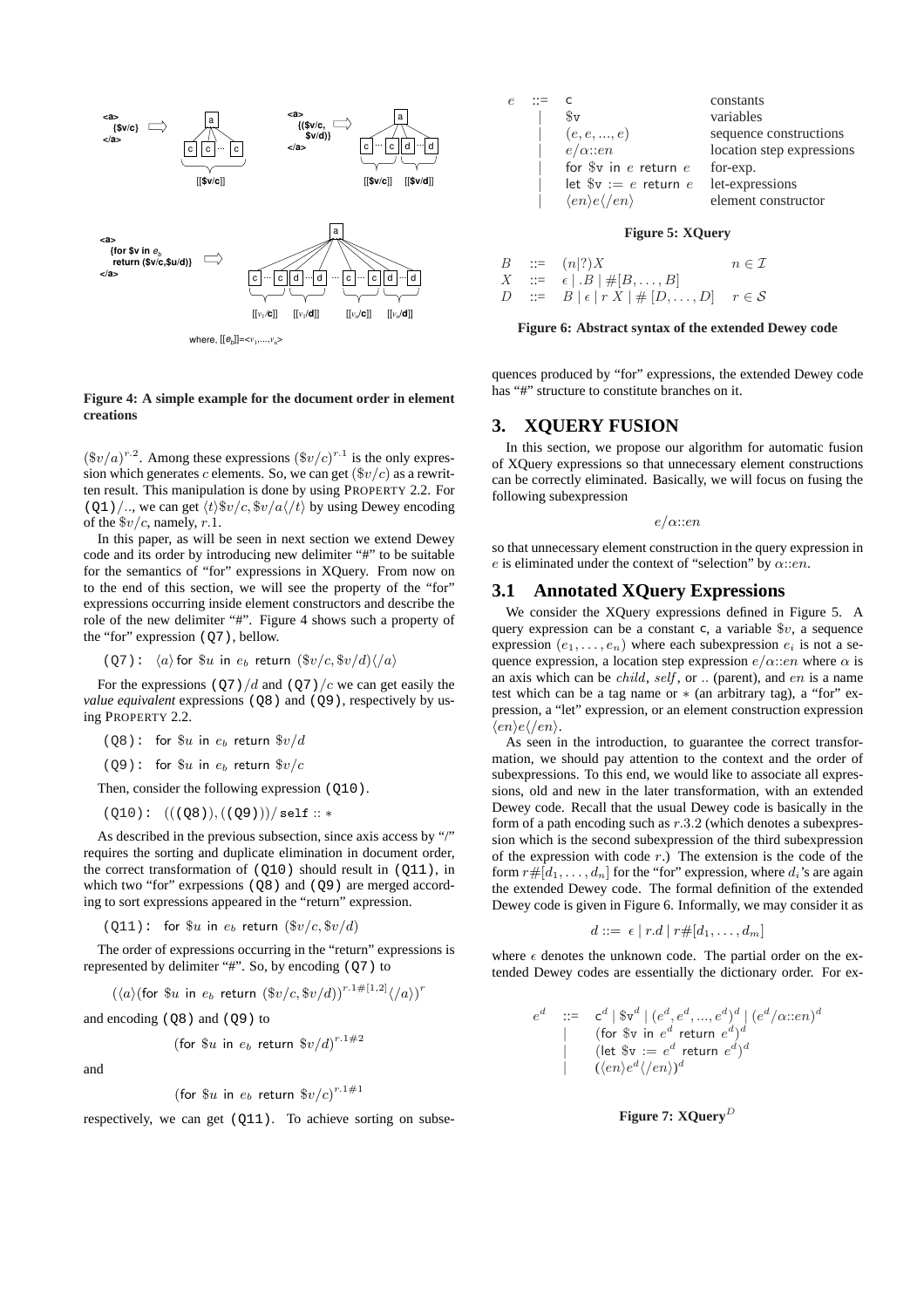ample,  $r.1.2 < r.1.3, r.1 < r.1.2$  hold. But the following pairs of codes are incomparable:  $(\epsilon, r)$  is incomparable because  $\epsilon$  is the unknown code;  $(r,r')$  is incomparable if  $r \neq r'$ ; and  $(r.1\#[3],$  $r.1 \neq [1, 2]$ ) is incomparable because they represent different data structures of two "for" expressions.

Now we can add annotations of the extended Dewey codes to XQuery expression as in Figure 7. We sometimes omit the annotation if it is clear from the context. To simplify our presentation, we will assume that there is a global environment for storing all annotated expressions during our fusion transformation, and a function

$$
getExpGlobal(r)
$$

that can be used to extract the expression whose code is *r* from the global environment.

### **3.2 Fusion Transformation**

Figure 8 summarizes our fusion transformation on XQuery expressions. Fusion is defined by a partial evaluation function peval:

$$
\text{peval} \ :: \ XQuery \to \Theta \to XQuery^D
$$

which accepts an XQuery expression and an environment Θ (mapping variables bound by "let" or "for" to expressions):

$$
\Theta :: \textit{Var} \rightarrow (XQuery^D, \text{let} | \text{for})
$$

and produces a more efficient XQuery expression in which subexpressions are annotated by the extended Dewey codes. As will be seen later, the annotation is used to keep track of information of the order and the context among expressions, and it plays an important role in our fusion transformation. When the fusion transformation is finished, we can ignore all the annotation and give a normal XQuery expression as the final result.

The definition of peval in Figure 8 is rather straightforward. For a constant expression *c*, we return itself but annotate it with the Dewey code  $\epsilon$ . For a variable, if it is bounded by the outside "let", we retrieve its corresponding expression from the environment, otherwise it must be a variable bound by the outside "for" and we leave it as it is. For a sequence expression, we partially evaluate each element expression, and then group them to a new sequence annotated with a Dewey that are gathered from the result of each element expression. Note that we use flatten to remove  ${\rm nested}$  sequences (e.g.,  ${\rm flatten}((e_{11}^{r_1},e_{12}^{r_2})^{[r_1,r_2]},e_{3}^{r_3})^{[[r_1,r_2],r_3]}$  =  $(e_{11}^{r_1}, e_{12}^{r_2}, e_3^{r_3})^{[r_1, r_2, r_3]}$ , and extract\_dc to get annotated Dewey code from an expression (i.e., extract dc  $e^d = d$ ). For a location step expression *e/α*::*en* , we perform fusion transformation to eliminate unnecessary element construction in *e* after partially evaluating *e*. We will discuss the definitions of the three important fusion functions peval (*e/* child :: *en*) , peval (*e/* self :: *en*) , peval (*e/* parent :: *en*) in Section 3.2.2. For a "let" expression, we first partially evaluate the expression *e*1, and then partially evaluate  $e_2$  with an updated environment and return it as the result. For a "for" expression, we do similarly as for a "let" expression except that we finally produce a new "for" expression by glueing partially evaluated results together. For an element construction, after partially evaluating its content expression *e* to *e ′* , we create a new Dewey code for annotating this element, and propagate this Dewey code information to all subexpression in *e ′* (with function dc assign) so that we can access (recover) this element constructor when processing subexpressions of *e ′* . It is this trick that helps solving the problem in  $(Q1) / \ldots$  in Introduction. We will discuss this Dewey code propagation in Section 3.2.1.

#### *3.2.1 Dewey Code Propagation*

Propagating the Dewey code of an element construction to its subexpressions plays an important role in constructing our rules (Section 3.2.2) for correct fusion transformation.

Figure 9 defines a function dc assign *e r*:

dc\_assign ::  $XQuery^D \rightarrow D \rightarrow XQuery^D$ 

which is to propagate the Dewey code *r* into an annotated expression *e* by assigning proper new Dewey codes to *e* and its subexpressions. We will explain some important equations in this definition. Note that we write *e <sup>−</sup>* to denote that the Dewey code of *e* is "don't care".

The equation (DCPSEQ) places horizontal numbering to sequence expressions. Function succ is used to enforce numbering using strictly greater value relarive to previously processed expressions (e.g., succ  $r \cdot 1 = r \cdot 2$ ). (DCPEC) introduces vertical structure to the numbering by initiating dc assign for subexpression *e* by adding ".1" to its second parameter. The equations that needs additional attention is (DCSTP) and (DCPFOR) above. In (DCSTP), it may seem unusual for dc assign not to recurse subexpression *e*. However, considering that path expression itself do not introduce additional parent-child relationship, and that dc assign always handle expressions that is already partially evaluated, there is no additional chance to simplify the path expression further using Dewey code allocated to the subexpression. Particularly characteristic equation (DCPFOR), which introduces # structure to the Dewey code, numbers the expression *e* at return clause. Note that the second parameter to recursive call for *e* is reset to 0. *bs* that reflects the horizontal structure produced by the return clause is combined by the # sign to produce  $r \# bs$  as the top level code allocated to the "for" expression.

#### *3.2.2 Fusion Rules*

Our fusion transformation on  $e/\alpha$ ::*en* is based on the three fusion rules (functions) child fusion, self fusion and parent fusion in Figure 10, which correspond to three types of axis. The basic procedure is as follows:

- 1. Extract (get) subexpressions according to the axis  $\alpha$ ;
- 2. Select those who produce nodes whose name is equal to the tag name *en* using a filter;
- 3. Sort the remained subexpressions according to their Dewey codes;
- 4. If the above sort step succeeds, we remove the duplicated subexpressions and return its sequence as the result, otherwise we give up fusion.

More concretely, consider the definition of child fusion. We use get children *e* to get a sequence of subexpressions that contribute to producing children of the XML document that can be obtained by evaluation of *e*, and use filter(equal\_to *en*) function to keep those that are equal to *en* where filter  $p$   $xs = [x \mid x \leftarrow xs, p \; x]$ . The resulting sequence expression is sorted according to their Dewey codes by dc\_sort. Since not all Dewey codes are comparable, we may fail in this sorting. If the sorting succeeds, we return a sequence expression by removing all duplicated element subexpressions, otherwise we give up fusion by returning the original expression *e/* child :: *en*.

#### *3.2.3 Examples*

We demonstrate our fusion transformation by using some examples. For readability, we use "/" for "child::" and "/.." for "parent::".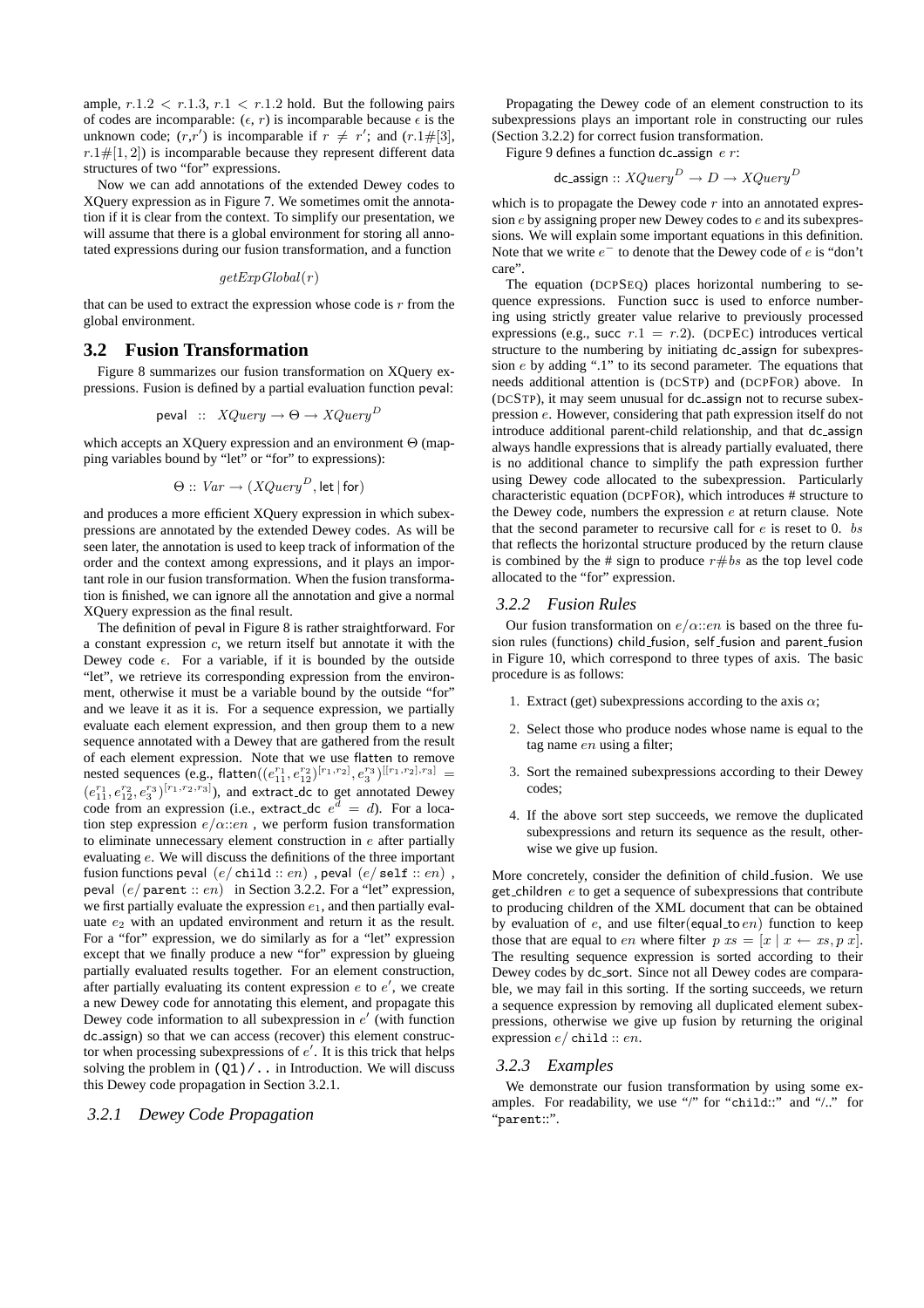real c Θ = c<sup>ε</sup>

\nreal 
$$
w
$$
 Θ =  $\begin{cases}\n\Theta(\$v)\end{cases}$  if  $w$  is letvar

\nreal  $w$  ∈  $e$  =  $e'$  =  $e'$  =  $e'$  =  $e'$  =  $e'$  =  $e'$  =  $e'$  =  $e'$  =  $e'$  =  $e'$  =  $e'$  =  $e'$  =  $e'$  =  $e'$  =  $e'$  =  $e'$  =  $e'$  =  $e'$  =  $e'$  =  $e'$  =  $e'$  =  $e'$  =  $e'$  =  $e'$  =  $e'$  =  $e'$  =  $e'$  =  $e'$  =  $e'$  =  $e'$  =  $e'$  =  $e'$  =  $e'$  =  $e'$  =  $e'$  =  $e'$  =  $e'$  =  $e'$  =  $e'$  =  $e'$  =  $e'$  =  $e'$  =  $e'$  =  $e'$  =  $e'$  =  $e'$  =  $e'$  =  $e'$  =  $e'$  =  $e'$  =  $e'$  =  $e'$  =  $e'$  =  $e'$  =  $e'$  =  $e'$  =  $e'$  =  $e'$  =  $e'$  =  $e'$  =  $$ 

# **Figure 8: Fusion by partial evaluation**

$$
dc\text{-assign } c^r r = c^r
$$
\n
$$
dc\text{-assign } $v^r r = $v^r$
$$
\n
$$
dc\text{-assign } (e/c)^r r = (e/c)^r$ \qquad (DCSTP)
$$
\n
$$
dc\text{-assign } (e_1, \ldots, e_n)^r r = \frac{\text{let } r_0 = r}{e'_i} = \text{dc}\text{-assign } e_i \ r_{i-1}
$$
\n
$$
r_i = \text{succ}(\text{extract\_dc } e'_i)
$$
\n
$$
\frac{\text{in } (e_1, \ldots, e_n)^{[r_1, \ldots, r_n]}}{\text{in } (e_1, \ldots, e_n)^{[r_1, \ldots, r_n]}}
$$
\n
$$
dc\text{-assign } (\text{ct}>e
$$
\n
$$
c
$$
\n
$$
\frac{\text{in } \text{ct}>e
$$
\n
$$
c
$$
\n
$$
\frac{\text{in } \text{ct}>e}{\text{ct\_c}} \cdot \text{ct>}r$ \qquad (DCPEC)
$$
\n
$$
bs = \text{extract\_dc } e'
$$
\n
$$
\frac{\text{in } \text{for } $v \text{ in } e_0 \text{ return } e$'}{s}
$$
\n
$$
\frac{\text{for } $v \text{ in } e_0 \text{ return } e$'}{s}
$$

### **Figure 9: Dewey code propagation**

First, for  $(Q1)$  our fusion function peval computes as follows.

\n
$$
\text{peval } \left( \frac{\langle t \rangle \langle \mathcal{F}v/c, \mathcal{F}v/a \rangle \langle t \rangle}{c} \right) \Theta
$$
\n

\n\n $= \left\{ \text{(PECSTP)}; \text{(PEEC)} \right\}$ \n

\n\n $\text{child_fusion } \left( \frac{t}{\langle (\mathcal{F}v/c)^{r \cdot 1}, (\mathcal{F}v/a)^{r \cdot 2} \rangle}{\langle \mathcal{F}v/c \rangle^{r \cdot 1}} \right)$ \n

\n\n $= \left\{ \text{definition of child_fusion} \right\}$ \n

So for  $(Q1)$  /.., which is from the introduction, peval performs the correct transformation.

$$
= \begin{array}{ll}\n\text{peval } (\text{(Q1)}\text{/...} ) \oplus \\
&= \{(\text{PEPSTP}); (\text{PECSTP}); (\text{PEEC})\} \\
\text{parent-fusion } (\$v/c)^{r.1} * \\
&= \{ \text{definition of parent-fusion} \} \\
(\langle t \rangle ((\$v/c)^{r.1}, (\$v/a)^{r.2}) \langle / t \rangle)^r\n\end{array}
$$

Next, consider the following expression (Q12),

$$
(Q12):
$$
 let  $\$v := \langle a \rangle(\ )\langle /a \rangle$  return  $(\$v, \$v)/$  self :: a

In (Q12) subexpression  $(\text{$}v, \text{$}v)/\text{self}$  :: *a* is redundant because duplicate elimination is needed for this subexpression. The function peval eliminates duplicate.

\n
$$
\text{peval } ( (Q12) ) \, \Theta
$$
\n
$$
= \{ (\text{PELET}); (\text{PEEC}); (\text{PESeq}); (\text{PEVR}) \}
$$
\n
$$
\text{self-fusion } ( ( \langle a \rangle () \langle / a \rangle )^r , (\langle a \rangle () \langle / a \rangle )^r )^{[r,r]} \, a
$$
\n
$$
= \{ \text{definition of self-fusion} \}
$$
\n
$$
( \langle a \rangle () \langle / a \rangle )^r
$$
\n

For more complicated case, we show that a for expression occurring inside an element constructor appends "#" to the extended Dewey code. This is the prominent feature of our extension to the extended Deweys' which is explained using (Q10) described in Section 2.2. Before we explain  $(Q10)$ , consider  $(Q13)$  which is the subexpression of  $(Q10)$ .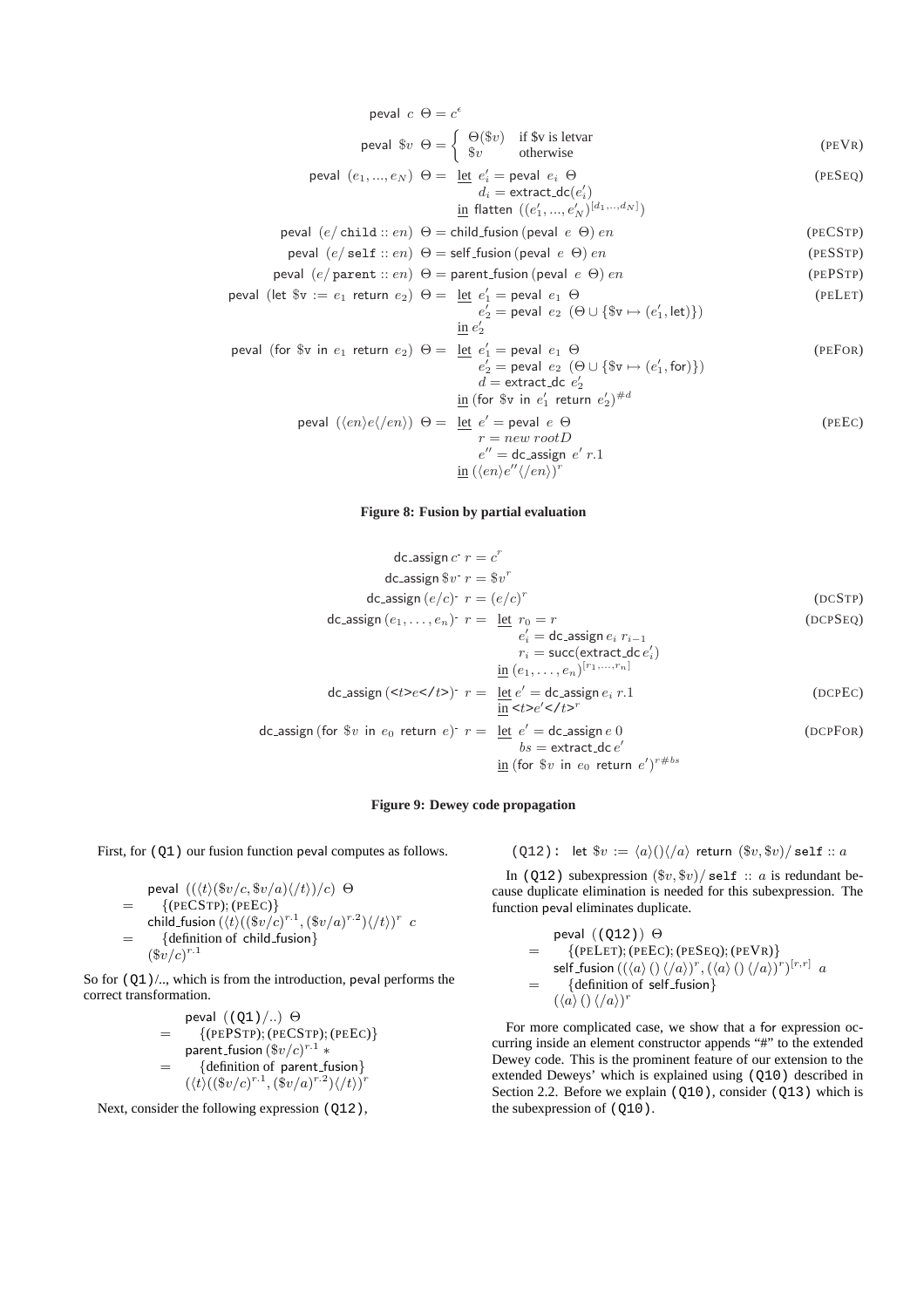child.fusion :: XQuery<sup>D</sup> → QName → XQuery<sup>D</sup>  
\nchild.fusion 
$$
e \cdot e = \text{let } (e'_1, ..., e'_N) = \text{desort}(filter(\text{equal.tto } e))
$$
 (CFUSION)  
\n $\text{in } \begin{cases} \text{remove duplicate } (e'_1, ..., e'_N) = \text{if } e \text{is} \text{or } \text{success} \\ (e'_1, ..., e'_N) = \text{if } e \text{is} \text{or } \text{success} \end{cases}$  (CFUSION)  
\nself.fusion :: XQuery<sup>D</sup> → QName → XQuery<sup>D</sup>  
\nself.fusion :: XQuery<sup>D</sup> → QName → XQuery<sup>D</sup>  
\nself.fusion :: XQuery<sup>D</sup> → QName → XQuery<sup>D</sup>  
\n $\text{if } (e'_1 \text{self}) := \text{if } e'_1, ..., e'_N \text{ if } e'_N \text{ is } \text{otherwise}$   
\nparent.fusion :: XQuery<sup>D</sup> → QName → XQuery<sup>D</sup>  
\nparent.fusion  $e \cdot e = \text{let } (e'_1, ..., e'_N) = \text{desort}(\text{filter}(\text{equal.t: } e))$  (FFUSION)  
\n $\text{in } \begin{cases} \text{remove duplicate } (e'_1, ..., e'_N) & \text{if } d \text{is} \text{or } \text{success} \\ (e'_1 \text{ parent} : e \cdot n)^e & \text{otherwise} \end{cases}$   
\n $\text{get children } e \cdot \text{ or } 0$   
\n $\text{get children } e \cdot \text{ or } 0$   
\n $\text{get children } (e_1, ..., e_N) = \text{let } e'_1 = \text{get children } e_i$   
\n $\text{get children } (e_1, ..., e_N) = \text{let } e'_1 = \text{get children } e_i$   
\n $\text{get children } (e_1, ..., e_N) = \text{let } e'_1 = \text{get children } e_i$   
\n $\text{get children } (e_1, ..., e_N) = \text{let } e'_1 = \text{get children } e_i$   
\n $\text{right } (e_1, ..., e_N) = \text{let } e'_1 = \text{nextact.de } e'_1$   
\n $\text{right } (e_1, ..., e_N) = \text{let } e'_1 = \text{nextact.de$ 



(Q13):  $\langle a \rangle$  for  $v$  in  $e_b$  return  $(\frac{v}{c}, \frac{v}{d})\langle a \rangle$ 

Partial evaluation of (Q13) assigns the extended Dewey code.

\n
$$
\text{peval} \left( (Q13) \right) \Theta
$$
\n  
\n $= \{ (\text{PEEC}); (\text{PEFOR}); (\text{DCPFOR}) \} \left( \langle a \rangle (\text{for } \$v \text{ in } e_b \text{ return } ((\$v/c)^1, (\$v/d)^2))^{r \cdot 1 \# [1,2]} \langle /a \rangle \right)^r.$ \n

So, ((Q13)*/d*) is transformed in the following way.

\n
$$
\text{peval} \left( \frac{Q13}{d} \right) \Theta
$$
\n
$$
= \left\{ \begin{array}{l}\n \text{(PECSTP)} \\
 \text{child-fusion (peval } \left( \text{Q13} \right) \right) \Theta \right\} \, d \\
 = \left\{ \begin{array}{l}\n \text{(CFUSION)} \\
 \text{(for $w$ in $e_b$ return } \left( \frac{w}{d} \right)^2 \right)^{r \cdot 1 \#[2]}.\n \end{array}\n \end{array}
$$
\n

Also, ((Q13)*/c*) is transformed in the following way.

\n
$$
\text{peval} \left( \frac{Q13}{c} \right) \Theta
$$
\n
$$
= \left\{ \begin{array}{l}\n (\text{PECSTP}) \right\}
$$
\n
$$
\text{child_fusion} \left( \text{peval} \right) \left( \left( Q13 \right) \right) \Theta \right) c
$$
\n
$$
= \left\{ (\text{CFUSION}) \right\}
$$
\n
$$
\left( \text{for } \$v \text{ in } e_b \text{ return } \left( \left( \$v/c \right)^1 \right) \right)^{r.1 \# [1]}.
$$
\n

Now, return to (Q10). With the above results, partial evaluation of peval performs as follow:

$$
= \begin{array}{ll}\n\text{peval } ((\text{Q10})) \Theta \\
= & \{(\text{PELET}); (\text{PEEC}); (\text{PESEQ})\} \\
\text{self-fusion } (e_1, e_2)^{[r.1\#[2], r.1\#[1]]} * \\
= & \{ \text{definition of self-fusion} \} \\
(\text{for $v$ in } e_b \text{ return } ((\$v/c)^1, (\$v/d)^2))^{r.1\#[1,2]} \n\end{array}
$$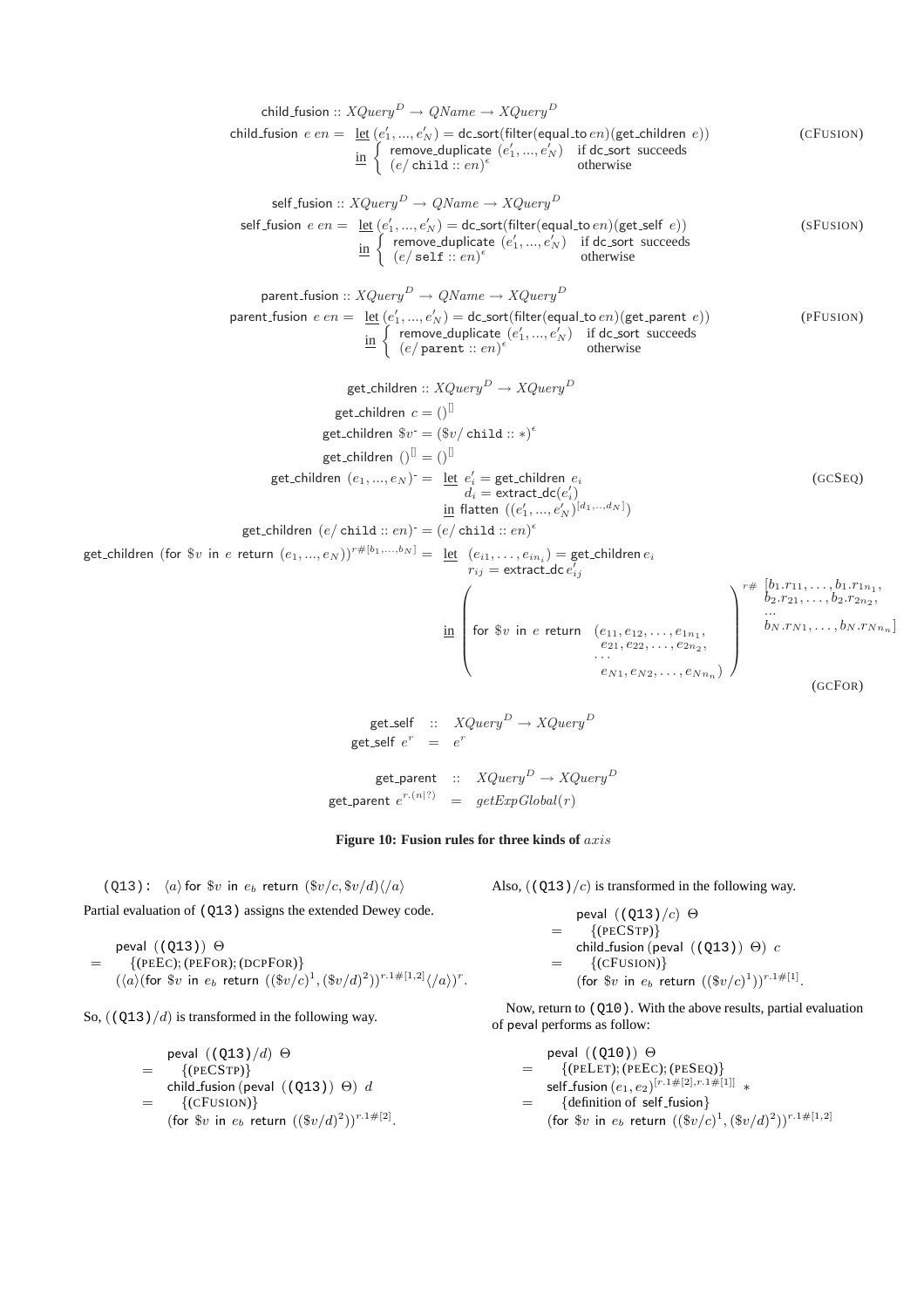where,  $e_1 = (\text{for } \$v \text{ in } e_b \text{ return } ((\$v/d)^2))^{r.1\#[2]}$  and  $e_2 = (\text{for } \$v \text{ in } e_b \text{ return } ((\$v/c)^1))^{r.1\#[1]}.$ 

# **4. IMPLEMENTATION**

We have implemented a prototype system in Objective Caml. It consists of about 4600 lines of code. Although the framework has been represented using simple function definitions, actual implementation uses more complex structure to achieve static emulation of the store more precisely. Main enhancements in the actual implementation are:

- *•* achieving both sorting and duplicate elimination in the extended Dewey order simultaneously using one higher-order function exploiting the algebraic structure shown in Appendix A.
- keeping track of the success or failure of the partial evaluation in order to recover original expression when subexpression fails to simplify.
- *•* maintaining the global environment for storing all annotated expressions during our fusion transformation as 4-ary relation of (*e, o, c, d*) where,
	- **–** *e* denotes an XQuery expression,
	- **–** since annotations for the extended Deweys' are associated with nodes of abstract syntax trees, the node-id *o* needs to be maintained,
	- **–** *c* denotes a context of an expression *e*. For example, when *e* occurs in a return expression of a for expression, we need to keep this context as Deweys' prefix.
	- **–** *d* denotes a Dewey code of *e*.

The fusion function peval adds information for annotated XQuery to this relation. The function  $getExpGlobal(r)$  is implemented by using this relation.

• applying auxiliary transformation rules such as monad laws[16] on "for" expressions. These transformation help to fuse the location step expressions.

Currently it works stand-alone reading XQuery expression from standard input and produces rewritten XQuery to standard output.

For input expression (Q12), our system generates the following output expr=elem  $a \{ () \}$  with the global environment as 4-ary relation. Note that elem  $\alpha$  {()} is the internal representation of  $\langle a \rangle$  ()  $\langle a \rangle$  in our system. The pair (Vtx,Edg) represents abstract syntax trees of XQuery expressions by set of nodes (Vtx) and set of directed labeled edges (Edg) between nodes (for example, e(9,8) denotes an edge labeled e from node 9 to 8, meaning that an element construction expression is located at node 9 and has content represented by node 8).

```
#############
 RESULT peval
ture
th=
Rel=
    oidDS=25, cxtDS=Nil, ds=[1], esDS=(elem a {()})<br>oidDS=16, cxtDS=Nil, ds=[1], esDS=(elem a {()})<br>oidDS=1, cxtDS=Nil, ds=[1, esDS=()<br>oidD=9, cxtDS=Nil, ds=[1, esDS=()<br>oidD=9, cxtD=Nil, d=1, eD=elem a {()}<br>oidDs=11, cxtDS=Ni
```
Vtx=[25,16,1,2,3,4,5,6,7,8,9,10,11,12,13,14,15,17,18,19,20,21,22,23,24]  $Edg = \{h(25, 9), h(25, 1), h(16, 9), h(16, 9), h(12, 9), h(15, 3), h(15, 4), h(15, 5), h(7, 2), h(7, 6), h(8, 9), h(12, 9), h(12, 9), h(12, 9), h(13, 9), h(13, 19), h(13, 19), h(13, 19), h(13, 19), h(13, 19), h(20, 9), h(20, 9), h(21, 19), h(22, 9), h(22, 21), h(23, 9), h(2$ 

```
RootD=[1]
expr=elem a {()}
```

```
oid=9
- : unit = ()
```
As a demonstration of the recovery from the failure of the partial evaluation described above, consider the following (Q14) and its partial evaluation sequence:

$$
(\text{Q14}): \quad \text{let } \$v := \langle a \rangle \big( \rangle \big/ \langle a \rangle \text{ return}
$$
\n
$$
(\$v, \langle b \rangle \$v \langle /b \rangle / \text{child} :: a) / \text{self} :: a
$$
\n
$$
\text{peval } (\text{Q14}) \Theta
$$
\n
$$
= \{ \text{[PEI F1]} : (\text{PEFC}) : (\text{PESSTP}) \}
$$

= *{*(PELET); (PEEC); (PESSTP)*}*  ${\rm self\_fusion} \left( ((\langle a \rangle() \langle /a \rangle)^{r_1}, (\langle a \rangle() \langle /a \rangle)^{r_2.1})^{[r_1, r_2.1]} \right) a$ 

In this case,  $dc\_sort(((\langle a \rangle)(\langle a \rangle)^{r_1}, (\langle a \rangle)(\langle a \rangle)^{r_2} \cdot 1)^{[r_1, r_2, 1]}$ fails because  $r_1$  and  $r_2.1$  are incomparable. Our system recovers the input expression with the following global environment.

```
#############
RESULT peval
false
th=<br>Rel=
```

```
Rel=
oidD=9, cxtD=Nil, d=Undef,
eD=let $u := elem a {()} return ($u,elem b {$u}/child::a)/self::a
```
Vtx=[1,2,3,4,5,6,7,8,9]<br>Edg={e(2,1),e(5,4),s(6,5),h(7,3),t(7,6),s(8,7),b(9,2),r(9,8)} Edg={e(2,1),e(5,4),s(6,5),h(7,3),t(7,6),s(8,7),b(9,2),r(9,8)} RootD=[] expr=let \$u := elem a {()} return (\$u,elem b {\$u}/child::a)/self::a oid=9 - : unit = ()

# **5. RELATED WORK**

Studies on rewriting XQuery are summarized as two categories: one is rewriting it into XQuery[10, 18, 13, 19], another is rewriting it into SQL[9, 14, 4, 7, 1] or other languages[12, 8, 3]. For XQueryto-XQuery transformations, the most related is [10] in a sense of eliminating redundant expressions. In [10], the authors have proposed a rewriting optimization that replace the expressions, which return empty sequences, with () by the emptiness detection based on static analysis. Compared with this, our rewriting is to eliminate redundant element constructors as well as to detect emptiness.

Koch[13] and Page et al.[18] introduced some classes for composite XQuery and proposed XQuery-to-XQuery transformations over the classes of XQuery they defined. In [13], Koch defined composition-free expressions (CFE), in which all variables only range over nodes in the input trees and never over nodes from intermediate query results. Page et al.[18] also defined the following class of XQuery.

*•* Node-Conservative Expressions (NCE)

Expressions whose results do not contain newly constructed nodes.

- *•* Deterministic Expressions (DE) Expressions which do not have element constructors as their subexpressions.
- *•* Non-Deterministic Expressions (NDE) Expressions which have element constructors as their subexpressions.

They have proposed a rewriting method for node-conservative and deterministic expressions.

In real world, however, practical expressions such as schema mapping always returns newly constructed elements and such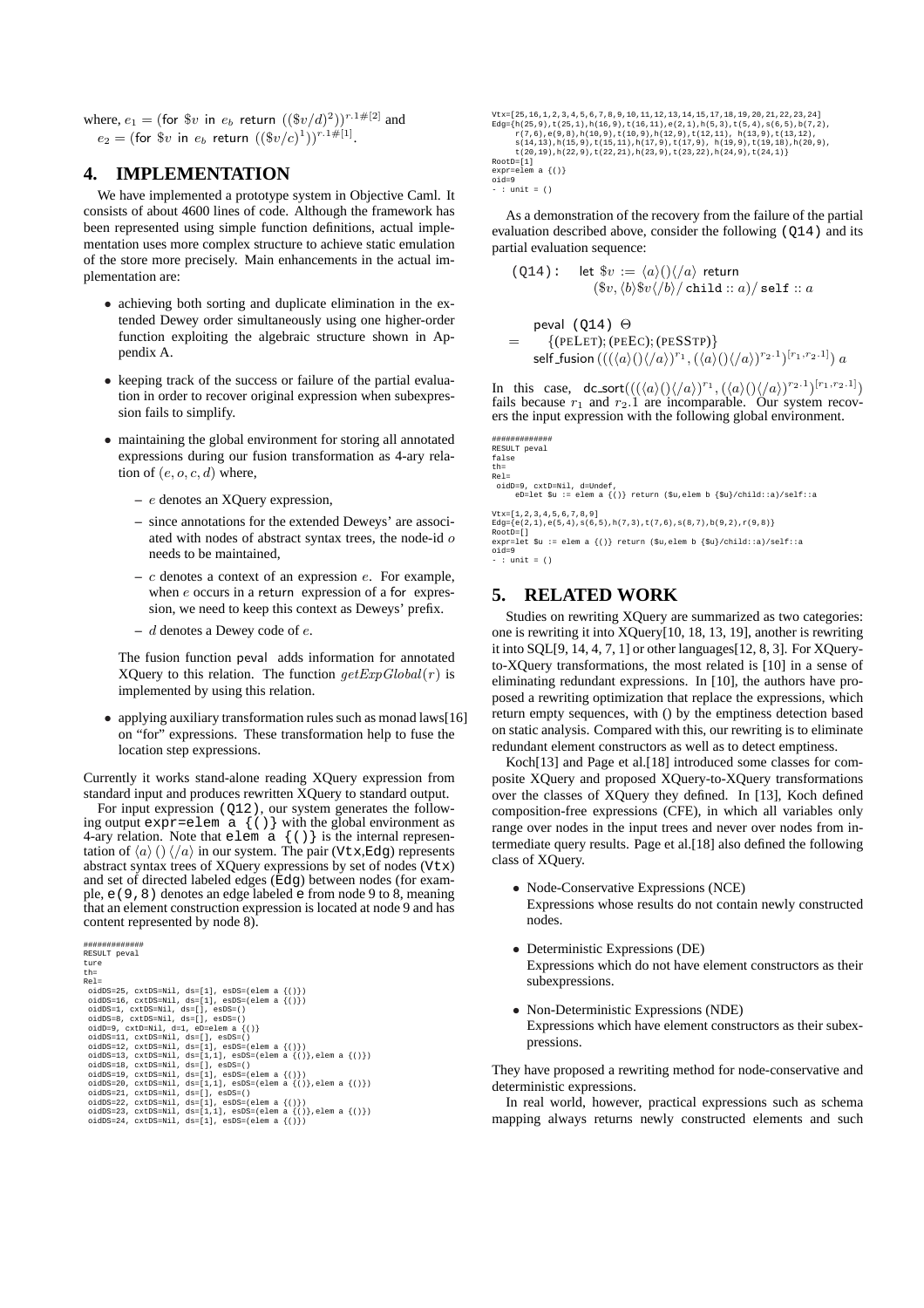

NCE: Node-Conservative Expressions CFE: Composition-Free Expressions (Koch, WebDB05) DE: Deterministic Expressions (Page, et.al.,WebDB05) PDE: Partially Deterministic Expressions NDE: Non-Deterministic Expressions

#### **Figure 11: Partially deterministic expressions (PDE)**

queries are not in CFE nor NCE. Our target expressions defined in Figure 5 subsume NCE and CFE. Figure 11 shows a classification of XQuery expressions from our point of view. In Figure 11, surrounded by square denotes XQuery expressions defined in Figure 5, which are our target. For both DE and NDE, our fusion returns the input expressions intact. We define *partially deterministic expressions (PDE)*, for which our fusion does work to eliminate redundant expressions that include element constructors while preserving equivalence of expressions. This equivalence comes from "data exchange equivalence"[5]. The partiality comes from the property in which expressions that have subexpressions in PDE could be DE or NDE.

Tatarinov and Halevy proposed an efficient query reformulation in data integration systems, in which XML and XQuery are used for data model and schema mapping, respectively [19]. In this system, composition of element construction is typical because the schema mapping that maps some element to other element involves element construction. They treat actual reformulation algorithm as a black box. Our work attempts to open the box and exploit some properties in this box.

# **6. CONCLUSION**

In this paper, we proposed a new rewriting technique for XQuery fusion to eliminate unnecessary element construction in the expressions while guaranteeing preservation of document order. The prominent feature of our framework is in its static emulation of XML store and assignment of extended Deweys' to the expressions, which leads to easy construction of correct fusion transformation. The prototype system indicates that our framework is not only useful for real life applications including data integration system using XQuery such as schema mapping, but also important for defining novel class of XQuery in expressiveness, namely, partially deterministic expressions (PDE).

This work is still ongoing. In the future, we wish to prove soundness of our method by using algebraic structure shown in Appendix.

# **7. REFERENCES**

[1] M. Carey, J. Kiernan, J. Shanmugasundaram, E. Shekita, and S. Subramanian. SilkRoute: A Framework for Publishing

Relational Data in XML. In *VLDB*, pages 646–648, 2000.

- [2] W. Chin. Safe fusion of functional expressions. In *Proc. Conference on Lisp and Functional Programming*, pages 11–20, San Francisco, California, June 1992.
- [3] A. Deutsch, Y. Papakonstantinou, and Y. Xu. The NEXT Framework for Logical XQuery Opimization. In *VLDB*, pages 168–179, 2004.
- [4] A. Deutsch and V. Tannen. Reformulation of XML Queries and Constraints. In *ICDT*, pages 225–241, 2003.
- [5] R. Fagin, P. G. Kolaitis, A. Nash, and L. Popa. Towards a Theory of Schema-Mapping Optimization. In *PODS*, pages 33–42, 2008.
- [6] L. Fegaras and D. Maier. Optimizing object queries using an effective calculus. *ACM Trans. Database Syst.*, 25(4):457–516, 2000.
- [7] M. Fernandez, Y. Kadiyska, D. Suciu, A. Morishima, and W.-C. Tan. XPERANTO: A Middleware for Publishing Object-Relational Data as XML Documents. *ACM TODS*, 27:438–493, 2002.
- [8] D. Florescu, C. Hillery, D. Kossmann, P. Lucas, F. Riccardi, T. Westmann, M. J. Carey, and A. Sundararajan. The BEA streaming XQuery processor. *The VLDB Journal*, 13(3):294–315, 2004.
- [9] T. Grust, S. Sakr, and J. Teubner. XQuery on SQL Hosts. In *VLDB*, pages 252–263, 2004.
- [10] B. Gueni, T. Abdessalem, B. Cautis, and E. Waller. Pruning Nested XQuery Queries. In *CIKM*, pages 541–550, 2008.
- [11] J. Hidders, J. Paredaens, R. Vercammen, and S. Demeyer. A Light but Formal Introduction to XQuery. In *XSym*, pages 5–20, 2004.
- [12] H. Jagadish, S. Al-Khalifa, A. Chapman, L. Lakshmanan, A. Nierman, S. Paparizos, J. Patel, D. Srivastava, N. Wiwatwattana, Y. Wu, and C. Yu. TIMBER: A Native XML Database. *The VLDB Journal*, 11(4):274–291, 2002.
- [13] C. Koch. On the role of composition in XQuery. In *WebDB*, 2005.
- [14] R. Krishnamurthy, P. Kaushik, and J. Naughton. Efficient XML-to-SQL Query Translation: Where to Add the Intelligence? In *VLDB*, pages 144–155, 2004.
- [15] J. Lu, T. W. Ling, C.-Y. Chan, and T. Chen. From Region Encoding To Extended Dewey: On Efficient Processing of XML Twig pattern Matching. In *Proc of VLDB*, 2005.
- [16] M. Fernandez, J Simeon and P. Wadler. A Semi-monad for Semi-structured Data. In *ICDT*, pages 263–300, January 2001.
- [17] J. Melton. Writing Wrongs: How Not To Build A Standard. In *XIME-P (Keynote)*, 2008.
- [18] W. L. Page, J. Hidders, P. Michiels, J. Paredaens, and R. Vercammen. On the expressive power of node construction in XQuery. In *WebDB*, 2005.
- [19] I. Tatarinov and A. Halevy. Efficient Query Reformulation in Peer Data Management Systems. In *SIGMOD*, pages 539–550, 2004.
- [20] I. Tatarinov, S. D. Viglas, K. Beyer, J. Shanmugasundaram, E. Shekita, and C. Zhang. Storing and Querying Ordered XML Using a Relational Database System. In *SIGMOD*, 2002.
- [21] P. Wadler. Deforestation: Transforming programs to eliminate trees. In *Proc. ESOP (LNCS 300)*, pages 344–358, 1988.
- [22] World Wide Web Consortium. XQery1.0 and XPath2.0